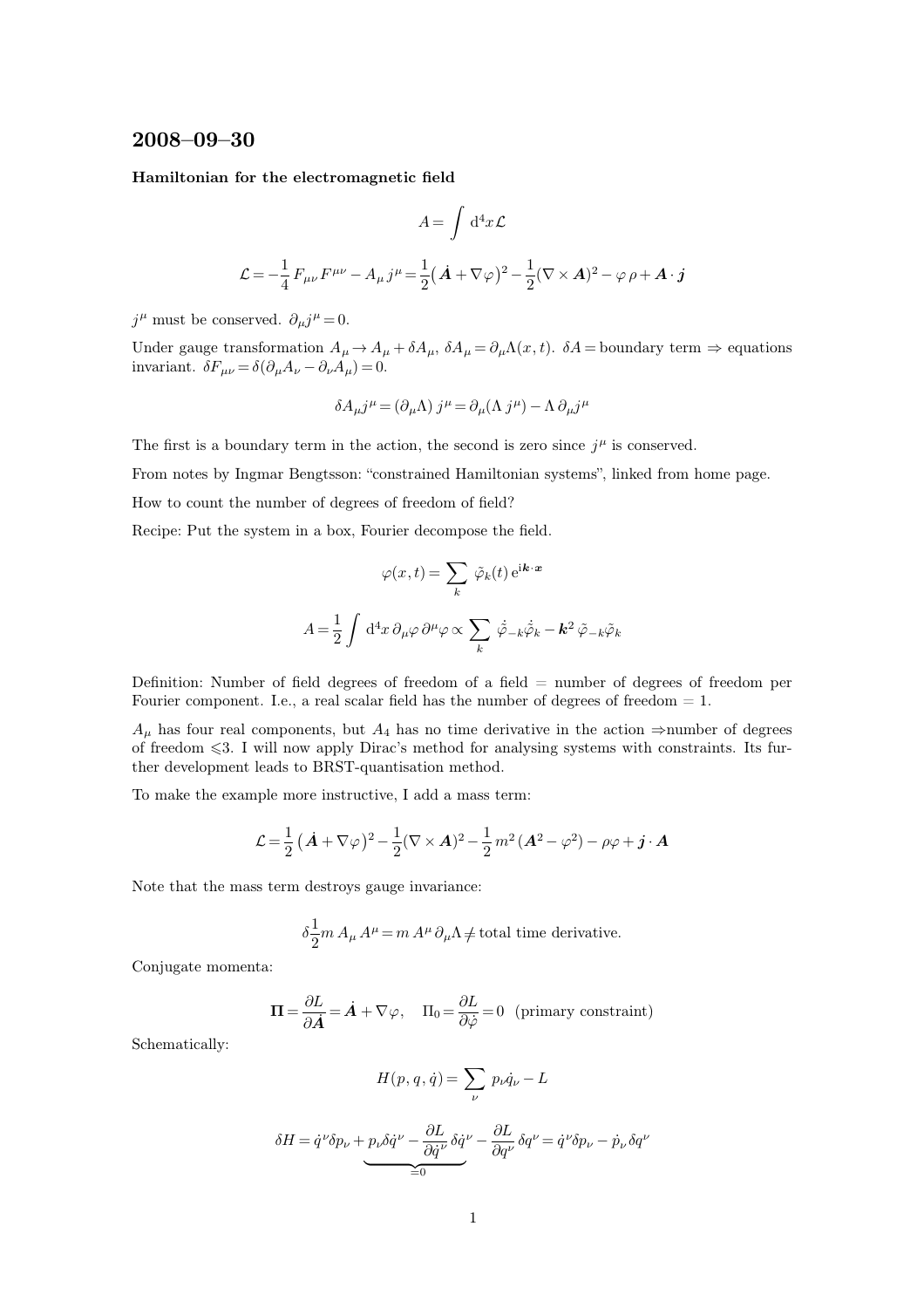$\Rightarrow$ Hamilton's equations if  $\delta p$  and  $\delta q$  are arbitrary. Our constraint  $(\Pi_0 = 0)$  forbids independent variations. Remedy: add Lagrange multiplier term.

$$
\mathcal{H} = \mathbf{\Pi} \cdot \dot{\mathbf{A}} - \mathcal{L} + u \,\Pi_0 = \frac{1}{2} \mathbf{\Pi}^2 - \mathbf{\Pi} \cdot \nabla \varphi + u \,\Pi_0 + \frac{1}{2} (\nabla \times \mathbf{A})^2 + \frac{1}{2} m^2 \left( \mathbf{A}^2 - \varphi^2 \right) + \rho \varphi - \dot{\mathbf{j}} \cdot \mathbf{A}
$$

$$
\rightarrow \frac{1}{2} \mathbf{\Pi}^2 + \varphi \left( \rho + \nabla \cdot \mathbf{\Pi} \right) + u \,\Pi_0 + \frac{1}{2} (\nabla \times \mathbf{A})^2 + \frac{1}{2} m^2 \left( \mathbf{A}^2 - \varphi^2 \right) - \dot{\mathbf{j}} \cdot \mathbf{A}
$$

Now one can write Hamilton's equations. We must check that the constraint stays zero.  $\Pi_0 = 0,$ 

$$
\dot{\Pi}_0 = [\Pi_0, H]_{\rm PB} = -\frac{\partial H}{\partial \varphi} = m^2 \varphi - (\rho + \nabla \cdot \mathbf{\Pi}) = 0
$$

Secondary constraint.

$$
\frac{\mathrm{d}}{\mathrm{d}t}(\rho + \nabla \cdot \mathbf{\Pi} - m^2 \varphi) = \dot{\rho} - \nabla \cdot \frac{\partial H}{\partial \mathbf{A}} - m^2 \frac{\partial H}{\partial \Pi_0} = \underbrace{\dot{\rho} + \nabla \cdot \mathbf{j}}_{=0} - m^2 \nabla \cdot \mathbf{A} - m^2 u = 0
$$

No more constraints. Now there are two cases.

1)  $m^2 \neq 0$  then u is fixed.  $u = -\nabla \cdot \mathbf{A}$ .

Sum up: 2 constraints

$$
\begin{cases} \Pi_0 = 0 \\ \rho + \nabla \cdot \Pi - m^2 \varphi = 0 \end{cases}
$$

$$
[(\rho + \nabla \cdot \Pi - m^2 \varphi)(x), \Pi_0(x')]_{\text{PB}} = -m^2 \delta^3(\boldsymbol{x} - \boldsymbol{x}') \neq 0
$$

Constraints are called *second class*. Treatment: Replace Poisson bracket with Dirac bracket. The Dirac bracket is a Poisson backet modified so that constraints have zero Dirac bracket with everything. In the present case this means  $\Pi_0$  and  $\varphi$  are eliminated everywhere using constraints. After that, brackets of  $\Pi$  and  $A$  are as usual, and of  $\Pi_0$ ,  $\varphi$  zero. Result:

$$
\mathcal{H} = \frac{1}{2}\,\mathbf{\Pi}^2 + \frac{1}{2}(\nabla \times \mathbf{A})^2 + \frac{1}{2m}(\rho + \nabla \cdot \mathbf{\Pi})^2 + \frac{1}{2}\,m^2\,\mathbf{A}^2 - \mathbf{j} \cdot \mathbf{A}
$$

Finished. Conclusion: the number of degrees of freedom = 3.

2)  $m^2 = 0$ . Constraints  $\Pi_0 = 0$ ,  $\rho + \nabla \cdot \mathbf{\Pi} = 0$ .

$$
[\rho+\nabla\cdot\boldsymbol{\Pi},\Pi_0]_{\rm PB} = 0
$$

Constraints called first class.

$$
\mathcal{H} = \frac{1}{2}\mathbf{\Pi}^2 + \frac{1}{2}(\nabla \times \mathbf{A})^2 - \mathbf{j} \cdot \mathbf{A} + \varphi(\nabla \cdot \mathbf{\Pi} + \rho) + u \, \Pi_0
$$

$$
\dot{\varphi} = [\varphi, H]_{\text{PB}} = u
$$

 $\Rightarrow$ interpretation of u. But u is arbitrary.  $\dot{\varphi} = u$  arbitrary  $\Rightarrow \varphi$  arbitrary  $\Rightarrow \varphi$  nonphysical  $\Rightarrow \varphi$ ,  $\Pi$ <sub>0</sub> can be dropped.

$$
\Rightarrow \mathcal{H} = \frac{1}{2}\,\Pi^2 + \frac{1}{2}(\nabla \times \mathbf{A}) - \mathbf{j} \cdot \mathbf{A}
$$